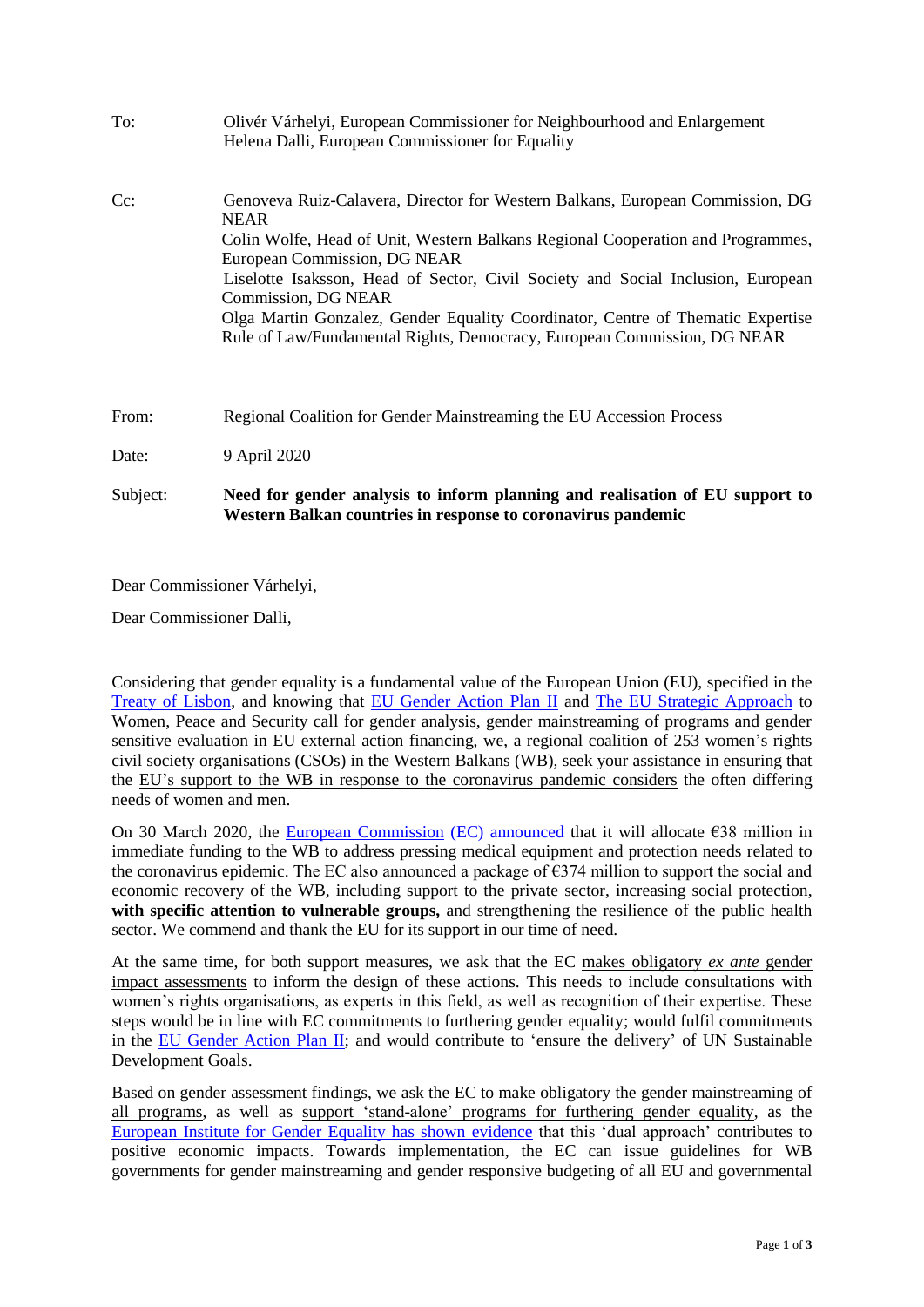funds. Further, with EU funding, we hope you will strongly consider addressing the following priority needs:

- *Urgently* allocate emergency funding for shelters and other *autonomous, experienced* CSO service-providers (e.g., SOS hotlines) to ensure they have sufficient human and financial resources for functioning during the epidemic and supporting cases after the emergency phase.
- *Urgently* encourage governments to ensure <u>functioning services</u> related to protecting rights, including functioning aid distribution, labour inspections, submitting (online) applications to relevant institutions and registration for the applicable crisis measures offered by the governments for different vulnerable groups and individuals affected by the crisis, etc.
- *Urgently* encourage governments to ensure access to humanitarian aid packages, virus testing, and healthcare for women living in rural areas, minority women and women with different abilities who face added barriers in accessing assistance, particularly without public transport.
- In the short- to mid-term, ensure economic recovery programs include a gender perspective, particularly related to addressing the informal economy, women's unequal burden of unpaid care work and access to resources for business recovery and development.
- Allocate resources for CSOs to monitor and hold governments accountable to democratic practices and human rights commitments, considering that these may be undermined during the crisis, contributing to backsliding on prior progress.
- Plan funding for research and monitoring the situation from a gender perspective in the mid- to long-term including the differential impact of economic recovery policies on women and men. For such situations, identify opportunities for CSOs' improved access to urgent action funds that are very flexible and transferrable from year to year if not spent.

Experiences of nations that have undergone similar pandemics have shown that gender inequalities have prevailed among social inequalities. We are witnessing this trend within our own countries since the coronavirus outbreak. Domestic violence has increased amid social isolation measures, which also hinder women from accessing help, as institutions are not fully functioning; service-providers are overburdened and unable to meet the need for psychological counselling and support. Women tend to be overrepresented among persons working in essential service sectors and sectors affected by the pandemic, such as healthcare, hospitality, cleaning, textile production, food and medicine production and delivery, which places them at risk due to direct contact with people and insufficient protection measures (e.g. masks and gloves). Moreover, reports in the region exist of women in these sectors being forced to work overtime without pay, to sign *blanco* contracts that later can be ended without notice, and other labour rights violations. There are accounts of massive cancelling of contracts, termination of contracts by forced 'consensual agreement', and closing of businesses and factories. Pregnant women, among others, have had their contracts discontinued illegally. Social and economic vulnerabilities, coupled with the discontinuation of public transport, mean that women with disabilities, in rural areas, within minority ethnic communities and among the poor lack access to Coronavirus testing. Women generally have less access to funds for business development, and their small business may be particularly at risk in this situation. Thus, efforts are needed to assess the different impacts the crisis is having on women and men and to identify targeted actions to address these issues and inequalities.

In light of these developments, we call upon your action and support in ensuring a gender just approach is applied by the EC and implemented by WB governments, addressing the different needs and impact of the crisis for women and men, and contributing to decreasing inequalities in the region.

Among your WB partners, you will need partners with expertise related to gender equality. We offer our expertise and cooperation in supporting gender analysis and gender mainstreaming efforts. We hope that this letter can inform the drafting of the official decision/regulation on the allocation of EU funds to the WB. We hope to be your trusted partners in these efforts.

Thank you for your attention and response.